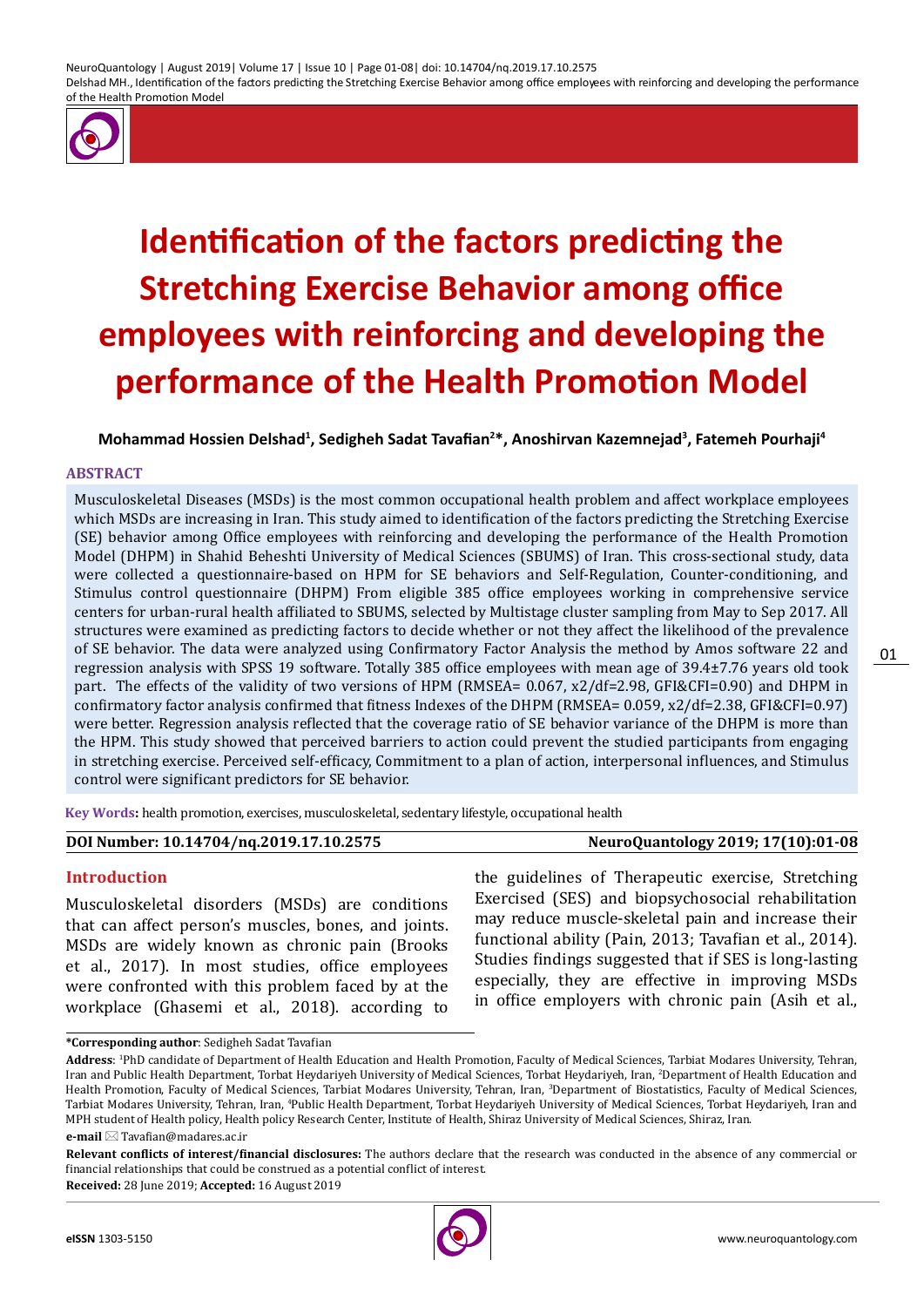2018; López-de-Uralde-Villanueva et al., 2016; Searle et al., 2015). Insufficient Physical Activity (PA) is one of the most important causes of Work-Related Musculoskeletal Disorders (WMSDs) worldwide, especially in Iran (Organization 2015). WMSDs are defined as a group of painful disorders in various parts of the body, such as muscles, tendons, and nerves by work (Saedpanah et al., 2018). SE involves stretching of the muscle or tendons to achieve better muscle tone, improve muscle control, flexibility and better performance (Kisner et al., 2017, Caban‐ Martinez et al., 2014).

The office employers usually sit on their desk for a long time (Mohammed & Naji, 2017). Despite the benefits of using SES for office employees (Mohammed & Naji, 2017) office employees do not fully understand their benefits without the support of their peers in the form of psychological factors support (Brooks et al., 2017).

Therefore, Identification of the factors predicting the SE Behavior among office employees with reinforcing and developing the performance of the Health Promotion Model (DHPM), it is serious to many researchers who are engaged with designing proper educational interventions to advance this healthy behavior among office employers (Ivarsson et al., 2017).

Health Promotion Model (HPM) there is a model that predicts behavioral health factors and may help the office employees to develop healthy behaviors (Pender, Murdaugh, & Parsons, 2015).

On the other hand, the structures of developed of HPM by using the effects of substitution process modification, Counter conditioning, Self-Regulation, and stimulus control are on regulated to avoid Immediate competing demands and preference, can predict doing of stretching exercise behavior.

In studies, the effects of substitution process modification, Counter conditioning, Self-Regulation, and stimulus control have been investigated on immediate competing demands and preferences as well as on exercising behavior (Bach & Dayan, 2017; Foxall, 2017). Counter conditioning is a technique that focuses on changing our responses to stimuli. Counter conditioning that tries to replace bad or unpleasant emotional responses to a stimulus with more enjoyable, adaptive responses. Self-regulation includes the ability to set goals, monitor individual behaviors to ensure that they are consistent with goals, and having the willpower to persist until

goals are reached and it was the reference to our capacity to direct our conduct. Resistance to the person Against Immediate competing demands and preference depends on the ability to be selfregulation and Stimulus control (Buckley et al., 2014; Niven & Hu, 2018; Pender et al., 2002). Cardinal and colleagues' studies showed that the process of Counter conditioning and Stimulus control was the most frequent Between action and maintenance process (Cardinal & Kosma, 2004).

Stimulus control is a phenomenon that occurs when an organism behaves in one way in the presence of a given stimulus and another way in its absence. According to the HPM model's requirements to expand its predictive factors in modulating the immediate competing demands and preference structure and considering the potential impact of the three above mentioned structures on the enhancement and development of this model as a facilitator and increasing the perception of the office employees about the response to stimuli, the replacement of the response with pleasant emotions and the strengthening of the monitor individual behaviors, the relationship between these three structures by performing stretching exercise ; It seems that the development of the performance of this model is helpful in predicting stretching exercise.

 In this regard, the present study aimed to identification of the factors predicting the SE Behavior among Office employees with reinforcing and developing the performance of the Health Promotion Model (DHPM) in Shahid Beheshti University of Medical Sciences (SBUMS) of Iran.

## **Materials and methods**

## *Participants*

This cross-sectional study was done among office employees of Shahid Beheshti University of Medical Sciences (SBUMS) located in Tehran, Iran from May to September 2017. All ethical issues were considered in this research. All studies methods for office employers were explained completely. All office employers voluntarily signed the written consent form to be studied. The ethics committee of Tarbiat Modares University (IR.TMU.REC.1395.329) approved. 385 office employees who were working in three health networks of North, East and Shemiranat Health Centers and health network affiliated to SBUMS and were satisfied to be studied were recruited. The population, from which the study

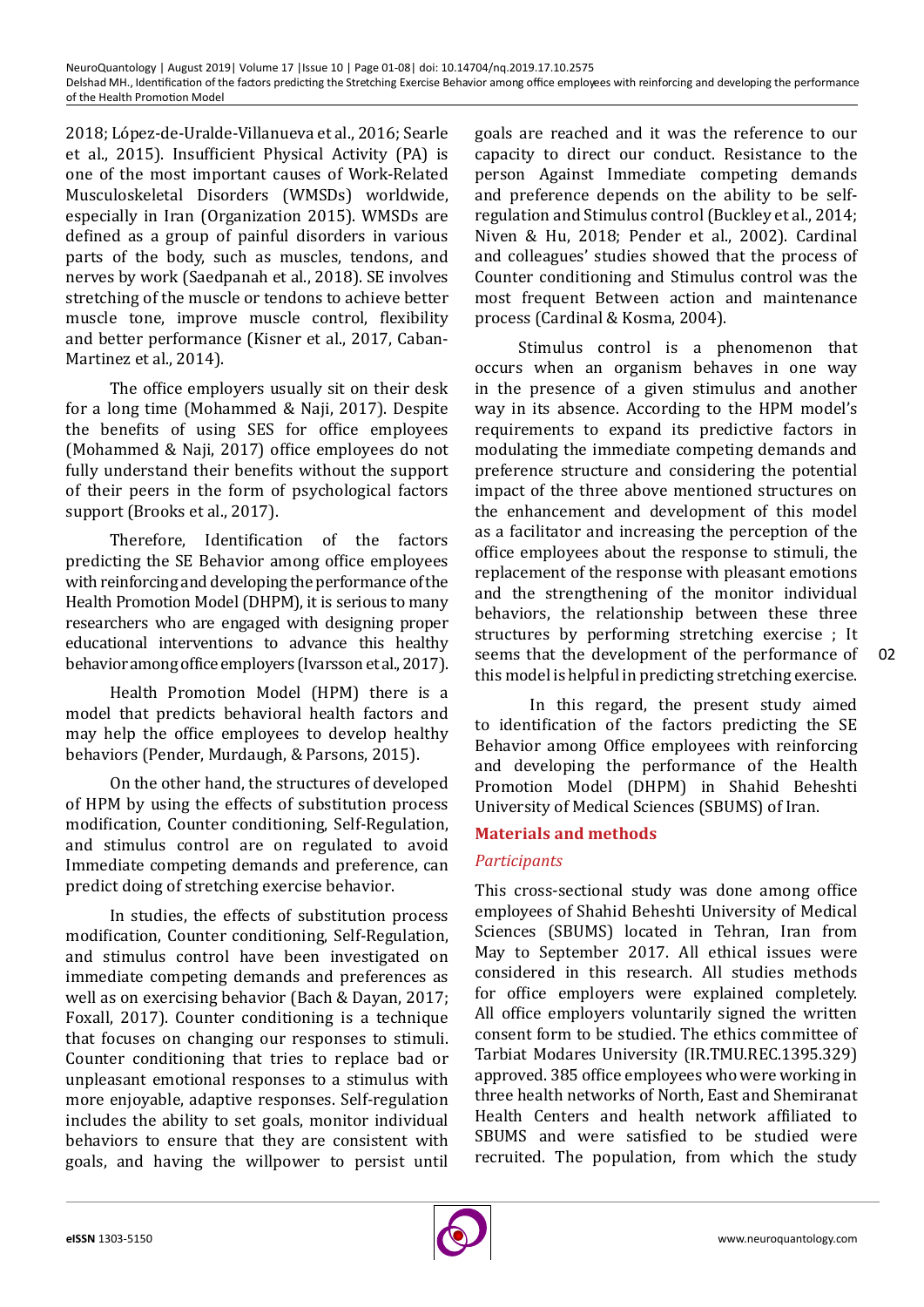sample was selected, received their health services from urban health centers covered by the above health networks. Multistage cluster sampling was applied to select the potential participants. In the first stage, the Health Networks SBUMS was selected randomly from the ten Health Networks. Then, three health networks were selected randomly from the eight Health centers in the Health Networks. The sample size turned into estimated on the basis of 5 office employers for any item (Munro, 2005). Therefore, for a 77-item questionnaire a sample size of  $(77 \times 5)$  385 for confirmatory factor analysis (CFA) in Amos were calculated and allotted, out of which 362 were finished.

# *Study Design*

In this cross-sectional study, the demographic characteristics questionnaire, self-administered characteristics questionnaire, self-administered questionnaires based on HPM and a questionnaire regarding stretching exercise behaviors were used. According to the questionnaire of stretching exercise behaviors, participants were asked one question about performing due exercises like if they performed enough stretching exercise for a specific muscle such as neck stretching, shoulder stretching, and back extension exercises.

The questionnaire regarding DHPM constructs was made by the researchers based on the context of DHPM constructs, existed literature regarding stretching exercise and interview with key persons (Delshad et al., 2019).

Inclusion criteria were as: working in the SBUMS as the office employee, working with the computer for more than four hours a day as his / her job. And being satisfied to be studied. Excluding criteria were as suffering from any disability or illness that prevents them from doing stretching exercises, is not allowed to do SE because of their physicians' recommendation.

Enough stretching means stretched position for each muscle up to 10 to 30 seconds to be repeated 3 or 4 time, five days/week once every 20 minutes (Gasibat, Simbak, Aziz, Petridis, & Tróznai, 2017). The answer for this question was a 2-option scale of Yes or No. The Continue questions Stretching Exercise behaviors were assessed using a 10-item questionnaire. Answers for these questions were evaluated by a 3- option scale with a range of 1 to 3. Therefore, the total score was from 10 to 30 that the lower score was worse behavior.

The facial validity of the questionnaire was done through qualitative and quantities' approaches. For qualitative approach, from 15 office employees assessed each item for "ambiguity" relevancy", and "difficulty by which three items needed to be corrected. 77 items remained. The reliability was determined by measuring Cranach's alpha coefficient. The Cranach's alpha domain for the HPM constructs was from 0.7 to 0.88 which approved the constructs reliability.

The HPM questionnaire included following sections based on HPM constructs (Delshad et al., 2019). One- Self Regulation of stretching exercise was assessed through a seven-item questionnaire. One of the questions was as "When I consider a particular goal for stretching, my motivation rises for doing it. Answers to the questions of this construct were evaluated in a 5-option scale from never to always. The rate for each statement was in a range of 1 to 5. Therefore, the total score for this questionnaire is from 7 to 35 points and the higher score shows better status.

Two- Stimulus control towards engaging in stretching exercise was evaluated through a fiveitem questionnaire. One of the questions here was a: "I spend my rest time doing stretching exercises at workplace ". Answers for this questionnaire were evaluated in a 5-option scale from never to always. The rate for each statement was in a range of 1 to five. Therefore, the total score criterion was from 5 to 25 points and the higher score showed the worse position.

Three- Counter conditioning was assessed using a five-item questionnaire. One of the items was as "Instead of sitting at the computer desk and waiting for a tea, I prefer to go and make tea myself." Answers for this questionnaire were evaluated in a 3 option scale from never to always. Therefore, the rate for each statement was in a range of 1 to 3 and the total score criterion was from 5 to 15 points, and the higher score showed better status (Delshad et al., 2019).

## *Statistical analyses*

Data were entered into the SPSS software version 19, Confirmatory Factor Analysis the method by Amos software 22, and analyzed through Regression analysis.  $P < 0.05$  was thought-out statistically substantial.

## *Construct Validity*

In the current study confirmatory factor analysis (CFA: with maximum likelihood estimation) was

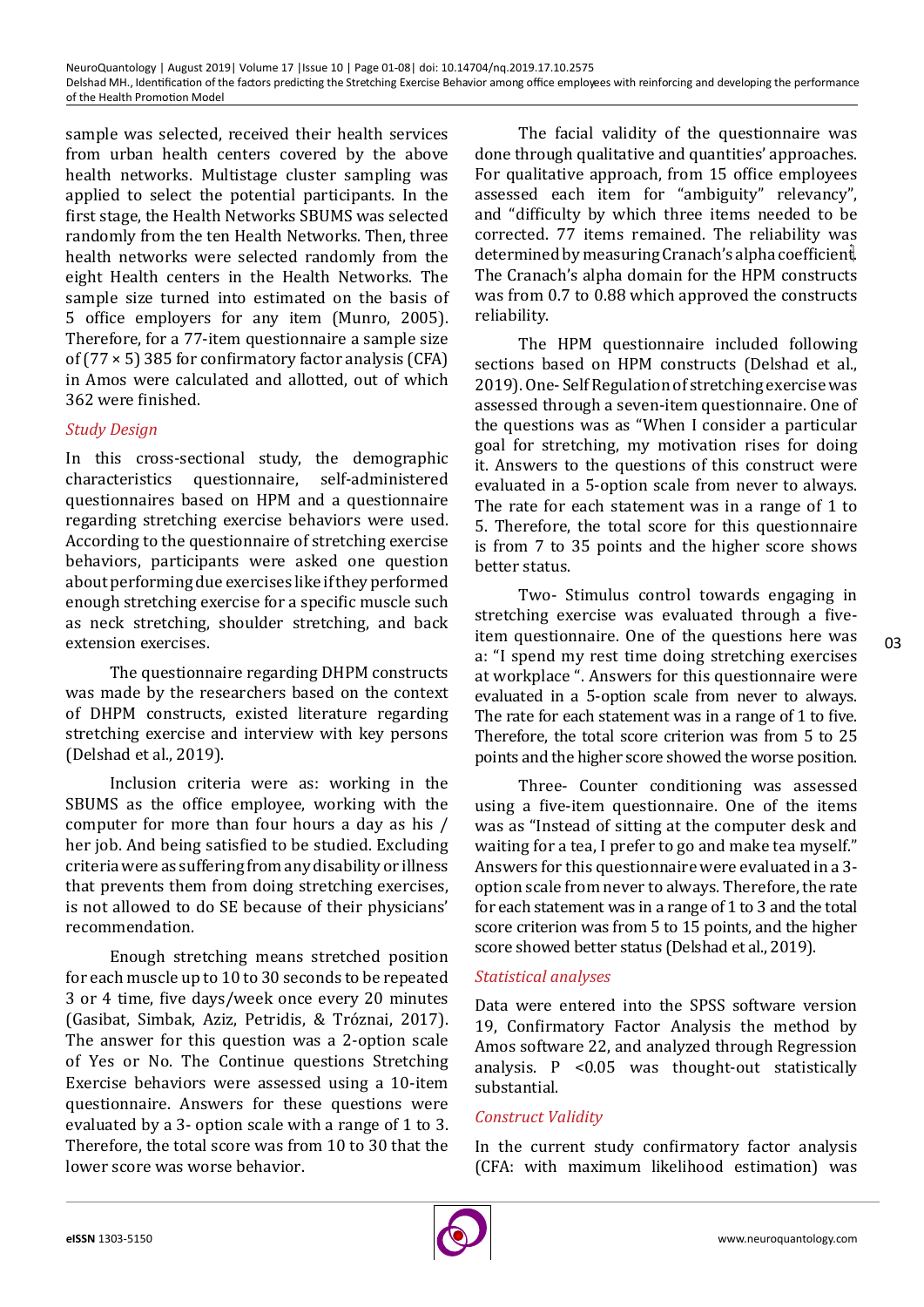applied. Good fit indices in EFA; and REMSEA < 0.05, GFI > 0.9, AGFI > 0.9, P value > 0.05 were considered as good fit indices in EFA.

#### **Results**

Totally 385 office employees recruited of which 362 office employees took part and filled the question are completely (response rate 97.2%). The means age of the participants was  $39.4$  years (SD= 7.74) and most of them were between 30 and 34 years old (32.3%).

The highest rate of body mass index or BMI (kg/m2) was Male  $25.6 \pm 3.8$  against Female  $21.2 \pm 1.2$ 7.8. 39.2% of employees had no children and 42% had one child and 18.8% More than one child. CVI and CVR of each question were > 0.79.

Fig. 1 shows the procedure female Schematic representation of the DHPM model Path Using Confirmatory Factor Analysis (CFA).



**Figure 1.** Schematic representation of the DHPM model Path Using Confirmatory Factor Analysis (CFA)

Table 1 shows descriptive statistics all studied variables based on developed of HPM. Table 2 shows the comparison of Health indexes of confirmatory factor analysis in both HPM and DHPM versions. The results of this table show that in terms of obtaining **Table 1.** Descriptive statistics for the Developed of HPM and of Stretching exercise

| <b>Description Scale</b>                       | Mean±SD          | Range<br><b>Observed</b> |  |
|------------------------------------------------|------------------|--------------------------|--|
| Perceived benefits                             | $17.90 \pm 5.05$ | $8 - 24$                 |  |
| Perceived barriers                             | $20.31 \pm 6.03$ | $9 - 36$                 |  |
| Perceived Self efficacy                        | $17.15 \pm 3.71$ | $7 - 28$                 |  |
| Activity-Related affect                        | $16.27 \pm 2.45$ | $7 - 21$                 |  |
| Interpersonal influences                       | $11.55 \pm 4.64$ | $5 - 25$                 |  |
| Commitment to plan                             | 16.82±4.28       | 8-32                     |  |
| Immediate competing demands and<br>preferences | $11.70 \pm 2.80$ | $7-16$                   |  |
| Situational influences                         | $14.21 \pm 4.59$ | $9 - 36$                 |  |
| Stretching Exercise (SE)                       | $17.64 \pm 2.48$ | 10-30                    |  |
| Self-Regulation                                | $19.71 \pm 4.98$ | $7 - 35$                 |  |
| Counter conditioning                           | $12.41 \pm 2.53$ | $5 - 15$                 |  |
| Stimulus control                               | $11.99 \pm 2.80$ | $5 - 25$                 |  |

**Table 2.** Comparison of fitness indices of confirmatory factor analysis in two versions of HPM

| Index                                                    | <b>HPM</b>    | <b>DHPM</b> |  |
|----------------------------------------------------------|---------------|-------------|--|
| Chi-square                                               | 1.06          | 1.88        |  |
| Degrees of freedom                                       | $\mathcal{L}$ | 3           |  |
| P-value (Chi-square)                                     | < 0.001       | < 0.001     |  |
| Chi-square / Degrees of freedom                          | 2.98          | 2.38        |  |
| Comparative Fit Index (CFI)                              | 0.90          | 0.98        |  |
| Normed Fit Index (NFI)                                   | 0.89          | 0.92        |  |
| Incremental Fit Index (IFI)                              | 0.90          | 0.95        |  |
| Non-Normed Fit Index (NNFI)                              | 0.91          | 0.97        |  |
| Root Mean Square Error of<br><b>Approximation: RMSEA</b> | 0.067         | 0.059       |  |
| Standardized Root Mean Square<br>Residual: SRMR          | 0.09          | 0.07        |  |
| Goodness of Fit Index (GFI)                              | 0.90          | 0.97        |  |

better values for NNFI, x2 / df, RMSEA and SRMR indices, the DHPM model was somewhat better in terms of health. Therefore, it can be concluded that the three constructs mentioned have a positive and effective role in increasing the fit of health of Pender Health Promotion Model.

The effects of the validity of two versions of HPM (RMSEA= 0.067, x2/df=2.98, GFI&CFI=0.90) and DHPM in confirmatory factor analysis confirmed that fitness indexes of the DHPM (RMSEA= 0.059, x2/ df=2.38, GFI&CFI=0.97) were better.

As regression analysis shows in Table 3,4, in DHPM perceived barriers to action is a negative predictor for engaging in stretching exercise with  $(B = -0.106, P<0.001)$ , perceived self-efficacy is a positive predictor with  $(B = 0.172, P < 0.001)$ , Furthermore, interpersonal influences with  $(B =$ 0.099, P=0.003), Commitment to a plan of action with  $(B = 0.173, P = 0.016)$ , and Stimulus control $(B = 0.193, P = 0.016)$ P=0.007),were positive predictors for the stretching exercise behavior.

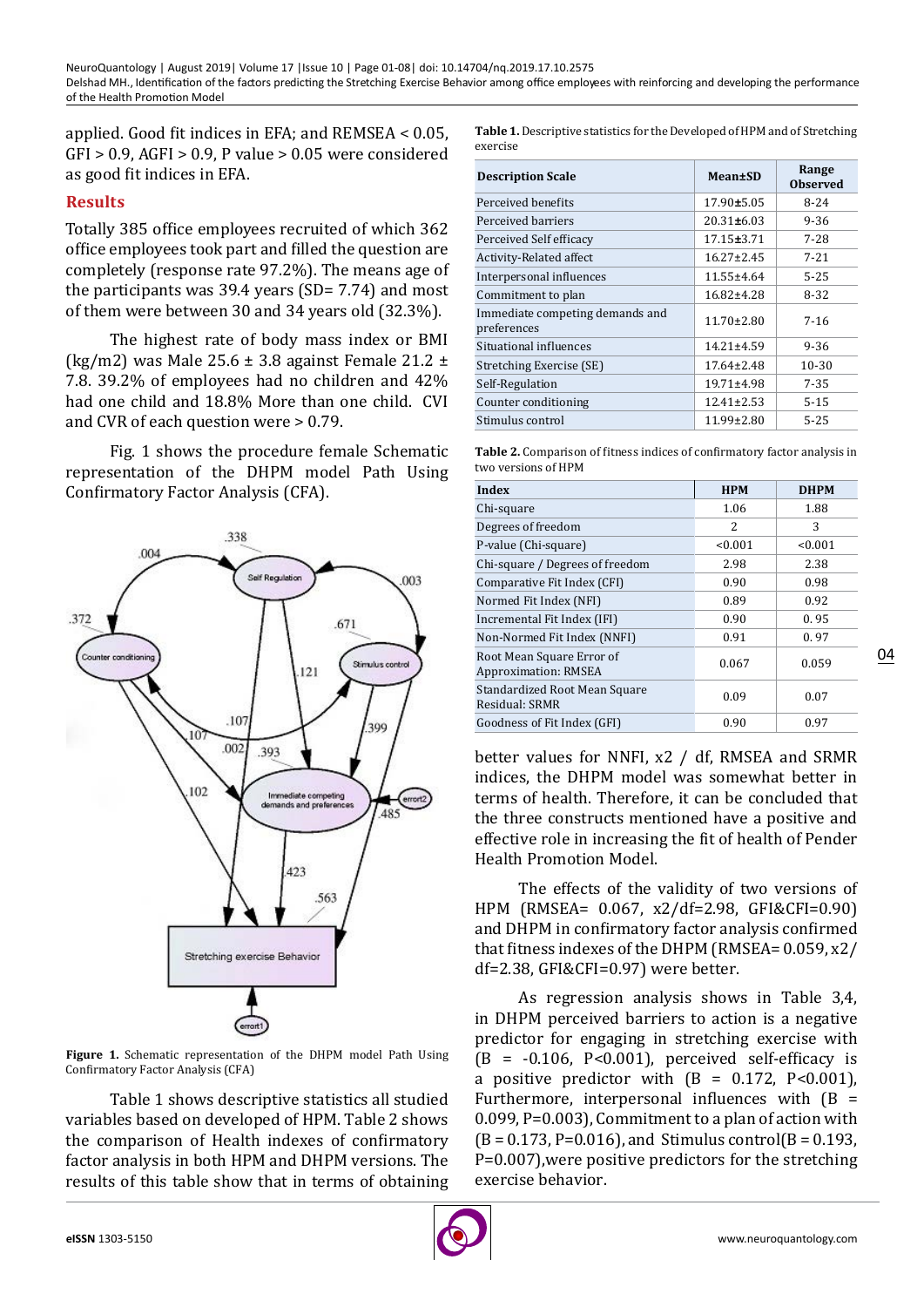| Independent variable                        | B        | β        | P-value     | $\bf{R}$<br><b>Square</b> | <b>Dependent Variable</b> |
|---------------------------------------------|----------|----------|-------------|---------------------------|---------------------------|
| Perceived benefits of action                | $-0.032$ | $-0.003$ | 0.441       | .445                      | Stretching Exercise (SE)  |
| Perceived barriers to action                | $-0.104$ | 0.346    | $< 0.001**$ |                           |                           |
| Perceived self-efficacy                     | 0.170    | 0.339    | $< 0.001**$ |                           |                           |
| Activity-Related affect                     | $-0.104$ | $-0.086$ | 0.149       |                           |                           |
| Interpersonal influences                    | 0.096    | 0.162    | 0.033       |                           |                           |
| Commitment to plan of action                | 0.176    | 0.168    | 0.010       |                           |                           |
| Immediate competing demands and preferences | 0.030    | $-0.004$ | 0.554       |                           |                           |
| Situational influences                      | $-0.005$ | $-0.084$ | 0.177       |                           |                           |

Note: Model R2 = 0.297, \* P < 0.05, \*\* P < 0.01.

B = unstandardised beta co-effcient, β = standardised beta coeffcient.

**Table 4.** Regression analysis of predictive structures for adopting stretching exercise behavior in the extended version of the Health Promotion Model

| Independent variable         | B        | ß        | P-value     | R<br><b>Square</b> | <b>Dependent Variable</b> |
|------------------------------|----------|----------|-------------|--------------------|---------------------------|
| Perceived benefits of action | $-0.031$ | $-0.002$ | 0.471       | .782               | Stretching Exercise (SE)  |
| Perceived barriers to action | $-0.106$ | 0.322    | $< 0.001**$ |                    |                           |
| Perceived self-efficacy      | 0.172    | 0.327    | $< 0.001**$ |                    |                           |
| Activity-Related affect      | $-0.116$ | $-0.078$ | 0.112       |                    |                           |
| Interpersonal influences     | 0.099    | 0.150    | $0.003**$   |                    |                           |

Note: Model R2 = 0.560, \* P < 0.05, \*\* P < 0.01.

B = unstandardised beta co-effcient, β = standardised beta coeffcient.

#### **Discussion**

The aim of the present study was to Identification of the factors predicting the Stretching Exercise (SE) Behavior among Office employees with reinforcing and developing the performance of the Health Promotion Model (DHPM) in Shahid Beheshti University of Medical Sciences (SBUMS) of Iran. The results of the confirmatory factor analysis (CFA) indicate that the DHPM was fairly desirable and confirms the validity of the related instrument structure. Although the analysis HPM was also adequate, due to the achievement of better values in the indicators RMSEA, x2/df, NNFI and SRMR the DHPM somewhat in terms of fitting (and therefore of the construct validity) in the situation was better. These results are consistent with the results of the Öncü study (Öncü, Feltz, Lirgg, & Gürbüz, 2018). It should be noted that in the case of index x2/df there is no general agreement in determining the fitness of the model (Kenny, 2014). It also affects from the sample size (Sharma, Mukherjee, Kumar, & Dillon, 2005).

The results of the regression test and its comparison showed that the coverage of variance of the stretching exercise behavior was more than that in comparison with HPM, this result suggests a relative superiority DHPM to HPM and this finding is partly due to the presence of stimulus control. It could be said that one of the stimulus control roles, the controlling of various stimuli which triggers

undesirable and unwanted behaviors and its roles the response to stimuli (Cardinal & Kosma, 2004). Therefore, it could be concluded that the actuator stimulus control has been able to increase the prediction of this model. The results of this study repeat the results of a previous study (McEachan, Conner, Taylor, & Lawton, 2011).

Self-efficacy was the most influential predictors of accomplishing stretching exercise behavior consistent with Luszczynska results (Luszczynska & Schwarzer, 2003), Also in other studies, Self-efficacy was decided as influencing factors (McEachan, et al., 2011). Numerous studies have revealed perceived self-efficacy because of the best predictor variable for exercise. (Laffrey, 2000; Shin, Hur, Pender, Jang, & Kim, 2006; Wu & Pender, 2002).

Consequently, strategies for reinforcing selfefficacy should result in extra powerful health promotion educational for workplace employees (Laffrey, 2000; Pender et al., 2002; Vahedian Shahroodi, 2013).

On this study, the variables of perceived barriers with a negative relationship were demonstrated to be positive predictors for stretching exercise among office employees. This finding is supported by many previous researches which determined that individuals who perceived more obstacles to the performance of exercise are less probably to try this behavior (Manaf, 2013; Shin et al., 2006).

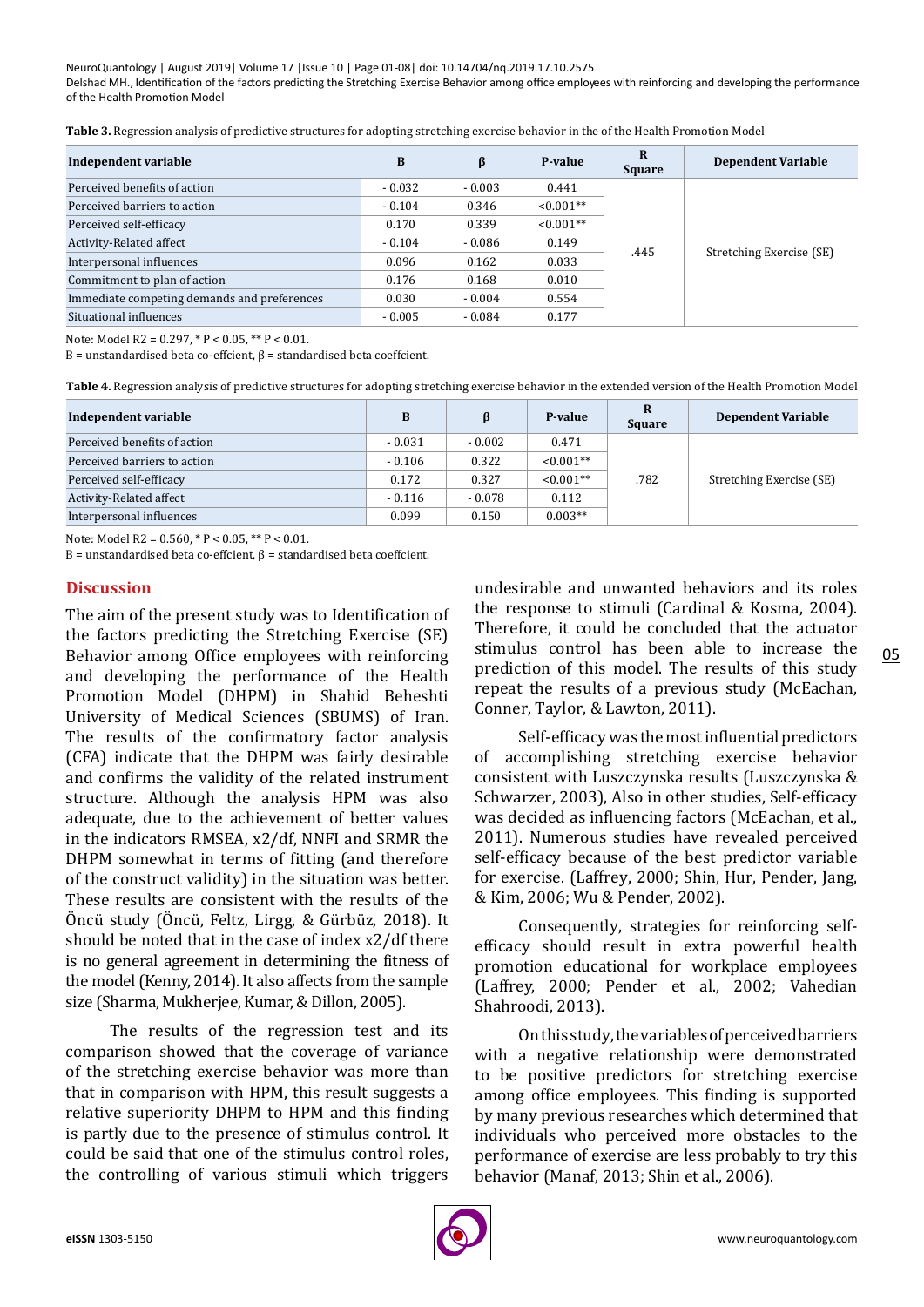Pender (2015) focused on a perceived barrier as a critical mediator of the motivational readiness of individuals to developing a healthy behavior (Pender et al., 2015). In the present study, in order to enhance stretching exercise, there was a need to solve the perceived barriers which were predictive. In other studies (Alaviani et al., 2015; Chenary et al., 2016). According to this finding, a problem-solving technique for overcoming boundaries to physical interest ought to be taken into consideration in exercise intervention programs.

The Commitment to a plan of action in SE was measured using an 8-item scale in which each item stated one Commitment. Pender et al. stated that the Perceived Barriers to Action affect health-promoting behavior directly by serving as blocks to action as well as indirectly through decreasing commitment to a plan of action, The findings of this study show the beneficial effects of Commitment to a plan of action on stretching exercise (Gerber eta ., 2011; Sniehotta et al., 2005).

In the current study, there was also a relationship between interpersonal influences and stretching exercise. This result is consistent with previous studies (Alaviani et al., 2015; Roux et al., 2008). Previous studies have shown that interpersonal influences are related to the studied behavior (Alaviani et al., 2015).

This study shows the application of DHPM for similarly studies should be consideration workplace employees exercising. In this regard, DHPM-based totally stretching workout intervention packages ought to awareness greater on office employees perceived self-efficacy, perceived barriers, and Commitment to a plan of action as well as interpersonal influences and stimulus control. It could be said that to design and implement an educational program to adopt the behavior of stretching, use the DHPM.

# **Limitations**

There are several barriers. First, the data used and were accumulated through self-report that could intervene in the results of this study. Moreover, the workplace employees were randomly selected, however, all of them got here from one college.

However, regardless of the restrictions described above, this study has to practice DHPM as a theoretical framework to predict the stretching exercise in office employees in Iran.

# **Conclusions**

The present study is the first study to examine the three constructs Counter conditioning, Self-Regulation, and stimulus control in the development of health promotion model, especially the performance of tool constructs, fit and its predictive value.

Findings to furnish this reality that perceived barrier by means of the office employees may prevent them from engaging in stretching workout while being perceived self-efficacy, commitment to a course of action, interpersonal impacts, and stimulus control cause engaging in the exercises. Therefore, it could be cautioned that the right intervention primarily based on those predictors be designed to motivate the office personnel to do the exercises. But, doing more studies to make certain those effects are recommended.

*Research limitations/implications:* the data used were accumulated through self-report. Moreover, the workplace employees were randomly selected, however, all of them got here from one college. This study suggests that interrupting or reducing prolonged sitting with finding effective factors in stretching exercise and applying them to training can decrease musculoskeletal pain /disorders in desk workers.

*Practical implications:* All the participants gave informed written consents and expressed their willingness to participate actively in creating health programs in their workplace.

*Social implications:* This study shows the role of employees in shaping the physical and social health of the individual, society and health and safety through work-life stretching programs.

*Originality/value:* To design and implement educational programs in order to adoption the increase of SE behavior among office employers, the use of DHPM is more effective than the HPM.

## **References**

- Alaviani M, Khosravan S, Alami A, Moshki M. The Effect of a Multi-Strategy Program on Developing Social Behaviors Based on Pender's Health Promotion Model to Prevent Loneliness of Old Women Referred to Gonabad Urban Health Centers. International journal of community-based nursing and midwifery 2015; 3(2): 132.
- Asih S, Neblett R, Mayer TG, Gatchel RJ. Does the Length of Disability between Injury and Functional Restoration Program Entry Affect Treatment Outcomes for Patients with Chronic Disabling Occupational Musculoskeletal Disorders? Journal of Occupational Rehabilitation 2018; 28(1): 57-67.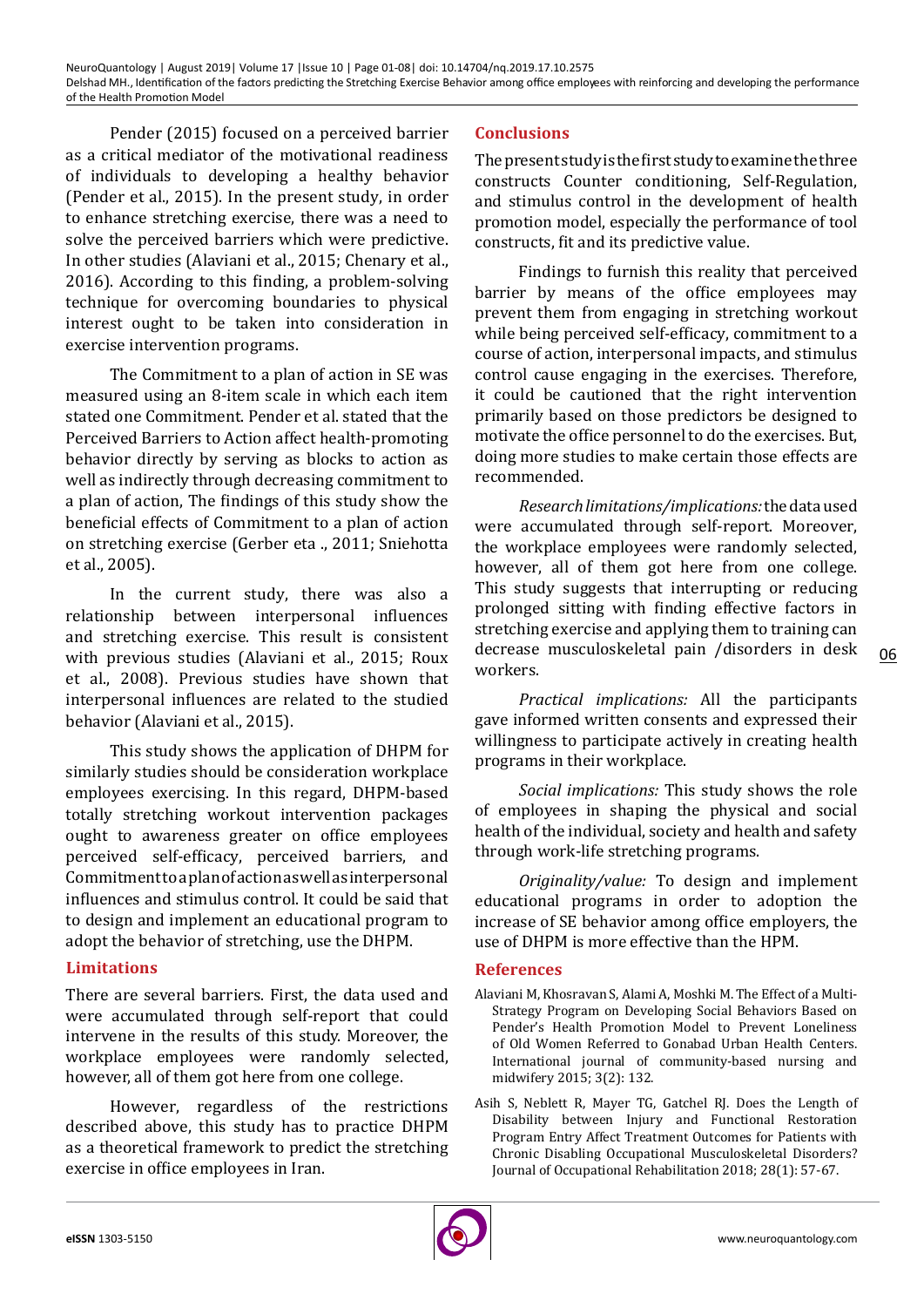- Bach DR, Dayan P. Algorithms for survival: a comparative perspective on emotions. Nature Reviews Neuroscience 2017; 18(5): 311-319.
- Brooks JM, Iwanaga K, Chiu C-Y, Cotton BP, Deiches J, Morrison B, et al. Relationships between self-determination theory and theory of planned behavior applied to physical activity and exercise behavior in chronic pain. Psychology, health & medicine 2017; 22(7): 814-822.
- Buckley J, Cohen JD, Kramer AF, McAuley E, Mullen SP. Cognitive control in the self-regulation of physical activity and sedentary behavior. Frontiers in human neuroscience 2014; 8: 747.
- Caban‐Martinez AJ, Lowe KA, Herrick R, Kenwood C, Gagne JJ, Becker JF, et al. Construction workers working in musculoskeletal pain and engaging in leisure‐time physical activity: Findings from a mixed‐methods pilot study. American journal of industrial medicine 2014; 57(7): 819-825.
- Cardinal BJ, Kosma M. Self-efficacy and the stages and processes of change associated with adopting and maintaining muscular fitness-promoting behaviors. Research Quarterly for Exercise and Sport 2004; 75(2): 186-196.
- Chenary R, Noroozi A, Tavafian SS, Firoozabadi MS. Effective Factors on Health-Promoting Lifestyle Among Iranian Chemical Veterans in 2014 Based on Health Promotion Model: A Path Analysis. Iranian Red Crescent Medical Journal 2016.
- Delshad M, Tavafian S, Kazemnejad A. Determinants of Stretching Exercise Behavior among Office Employees using Health Promotion Model with Added Constructs. J Liaquat Uni Med Health Sci 2019; 18(02): 152-9.
- Foxall G (2017). Advanced Introduction to Consumer Behavior Analysis: Edward Elgar Publishing 2017.
- Gasibat Q, Simbak NB, Aziz AA, Petridis L, Tróznai Z. Stretching exercises to prevent work-related musculoskeletal disorders: A review article. AJSSM 2017; 5(2): 27-37.
- Gerber M, Mallett C, Pühse U. Beyond intentional processes: The role of action and coping planning in explaining exercise behaviour among adolescents. International journal of sport and exercise psychology 2011; 9(3): 209-226.
- Ghasemi M, Khoshakhlagh AH, Ghanjal A, Yazdanirad S, Laal F. The impacts of rest breaks and stretching exercises on low back pain among commercial truck drivers in Iran. International journal of occupational safety and ergonomics 2018; 1-16.
- Ivarsson A, Johnson U, Andersen MB, Tranaeus U, Stenling A, Lindwall M. Psychosocial factors and sport injuries: metaanalyses for prediction and prevention. Sports medicine 2017; 47(2): 353-365.
- Kenny DA. Measuring model fit 2014.
- Kisner C, Colby LA, Borstad J. Therapeutic exercise: foundations and techniques: Fa Davis. 2017
- Laffrey SC. Physical activity among older Mexican American women. Research in nursing & health 2000; 23(5): 383-392.
- López-de-Uralde-Villanueva I, Muñoz-García D, Gil-Martínez A, Pardo-Montero J, Muñoz-Plata R, Angulo-Díaz-Parreño S, et al. A systematic review and meta-analysis on the effectiveness of

graded activity and graded exposure for chronic nonspecific low back pain. Pain Medicine 2016; 17(1): 172-188.

- Luszczynska A, Schwarzer R. Planning and self-efficacy in the adoption and maintenance of breast self-examination: A longitudinal study on self-regulatory cognitions. Psychology and Health 2003; 18(1): 93-108.
- Manaf H. Barriers to participation in physical activity and exercise among middle-aged and elderly individuals. Singapore Med J 2013; 54(10): 581-586.
- McEachan RRC, Conner M, Taylor NJ, Lawton RJ. Prospective prediction of health-related behaviours with the theory of planned behaviour: A meta-analysis. Health Psychology Review 2011; 5(2): 97-144.
- Mohammed M, Naji FL. Benefits of Exercise Training for Computer-Based Staff: A Meta Analyses. International Journal of Kinesiology and Sports Science 2017; 5(2): 16-23.
- Munro BH. Statistical methods for health care research (Vol. 1): lippincott williams & wilkins. 2005.
- Delshad MH, Tavafian SS, Kazemnejad A. Designing and psychometric evaluation of Stretching Exercise Influencing Scale (SEIS). BMJ Open 2019; 9: e026565.
- Niven A, Hu D. Office workers' beliefs about reducing sitting time at work: a belief elicitation study. Health Psychology and Behavioral Medicine 2018; 6(1): 15-29.
- Öncü E, Feltz DL, Lirgg CD, Gürbüz B. The examination of the psychometric properties of the Turkish Collective Efficacy Questionnaire for Sports. Acta Gymnica 2018; 48(1): 27-35.
- Organization. WHO website. 2015. Retrieved from: http://apps. who.int/gho/data/node.main.A893?lang=en.
- Pain I. IASP Curriculum Outline on Pain for Physical Therapy.<br>Available at: http://www.iasp pain.org/Education/ pain.org/Education/ CurriculumDetail.aspx?ItemNumber=2055.
- Pender NJ, Murdaugh CL, Parsons MA. Health promotion in nursing practice (forth ed.). 2002.
- Pender NJ, Murdaugh CL, Parsons MA. Health promotion in nursing practice. 2015.
- Roux L, Pratt M, Tengs TO, Yore MM, Yanagawa TL, Van Den Bos J, et al. Cost effectiveness of community-based physical activity interventions. American journal of preventive medicine 2008; 35(6): 578-588.
- Saedpanah K, Motamedzade M, Salimi K, Eskandari T, Samaei SE. Physical Risk Factors among Construction Workers by Workplace Ergonomic Risk Assessment (WERA) Method. Archives of Occupational Health 2018; 2(1): 56-62.
- Searle A, Spink M, Ho A, Chuter V. Exercise interventions for the treatment of chronic low back pain: a systematic review and meta-analysis of randomised controlled trials. Clinical rehabilitation 2015; 29(12): 1155-1167.
- Sharma S, Mukherjee S, Kumar A, Dillon WR. A simulation study to investigate the use of cutoff values for assessing model fit in covariance structure models. Journal of Business Research 2005; 58(7): 935-943.



07